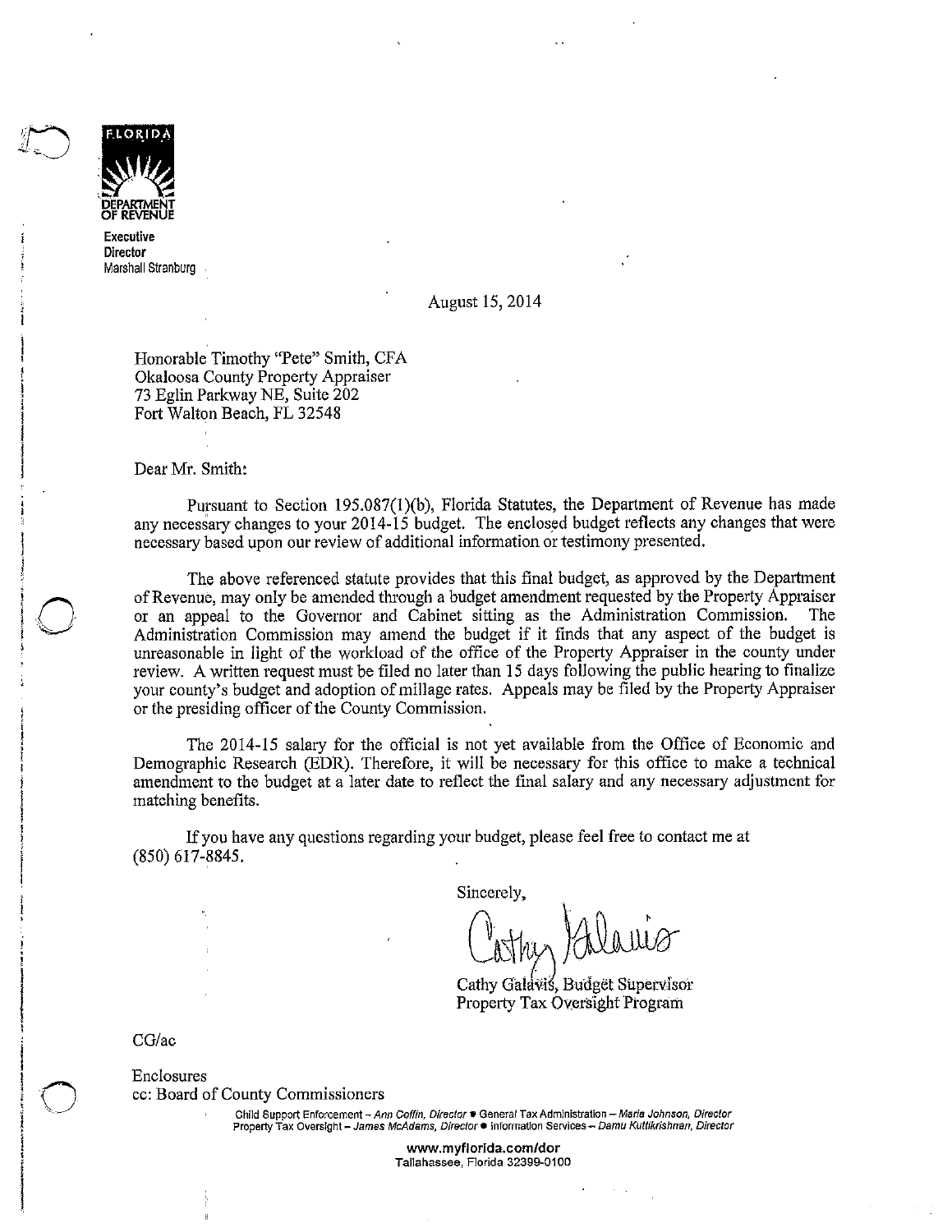DR-484, R. 04/13 Rule 12D-16.002, eff. 04/13 **Provisional** 

#### BUDGET REQUEST FOR PROPERTY APPRAISERS SUMMARY OF THE 2014-15 BUDGET BY APPROPRIATION CATEGORY

#### $\text{OKALOOSA}$  8/15/2014

COUNTY EXHIBIT A

| EXPENDITURES EREQUEST<br>2014-15<br><b>Referent (5) Marshal</b><br>2,784,574<br>692 213<br>111,800 | AMOUNT 1<br>$f_{\text{eff}}(6)$ and $f_{\text{eff}}(6)$<br>99,252<br>196,584<br>15,544 | <b>1948-06-07</b><br>(6a)<br>3.7%<br>39.7%<br>16.1% | AMOUNT<br><b>APPROVED</b><br>2014-15<br>(7)<br>2,807,254<br>692,213<br>90,800 | AMOUNT<br>$_{\circ}$ (8) $^{\circ}$<br>121,932<br>196,584<br>(5,456) | $\sim 2\sqrt{\alpha}$<br>W.<br>$-(8a)$<br>4.5%<br>39.7%<br>$-5.7%$ |
|----------------------------------------------------------------------------------------------------|----------------------------------------------------------------------------------------|-----------------------------------------------------|-------------------------------------------------------------------------------|----------------------------------------------------------------------|--------------------------------------------------------------------|
|                                                                                                    |                                                                                        |                                                     |                                                                               |                                                                      |                                                                    |
|                                                                                                    |                                                                                        |                                                     |                                                                               |                                                                      |                                                                    |
|                                                                                                    |                                                                                        |                                                     |                                                                               |                                                                      |                                                                    |
|                                                                                                    |                                                                                        |                                                     |                                                                               |                                                                      |                                                                    |
|                                                                                                    |                                                                                        |                                                     |                                                                               |                                                                      |                                                                    |
| 5,000                                                                                              | 0                                                                                      | 0.0%                                                | 5,000                                                                         | 0                                                                    | 0.0%                                                               |
| \$3,593,587                                                                                        | \$311,380                                                                              | 9.5%                                                | \$3,595,267                                                                   | 5313,060                                                             | $9.5\%$                                                            |
| 42                                                                                                 | $\bf{0}$                                                                               | 0.0%                                                | 42                                                                            | $\bf{0}$                                                             | 0.0%                                                               |
|                                                                                                    |                                                                                        | $COL(5) - (3)$                                      |                                                                               | COL(6) / (3)                                                         |                                                                    |

 $\bigcirc$  () and  $\bigcirc$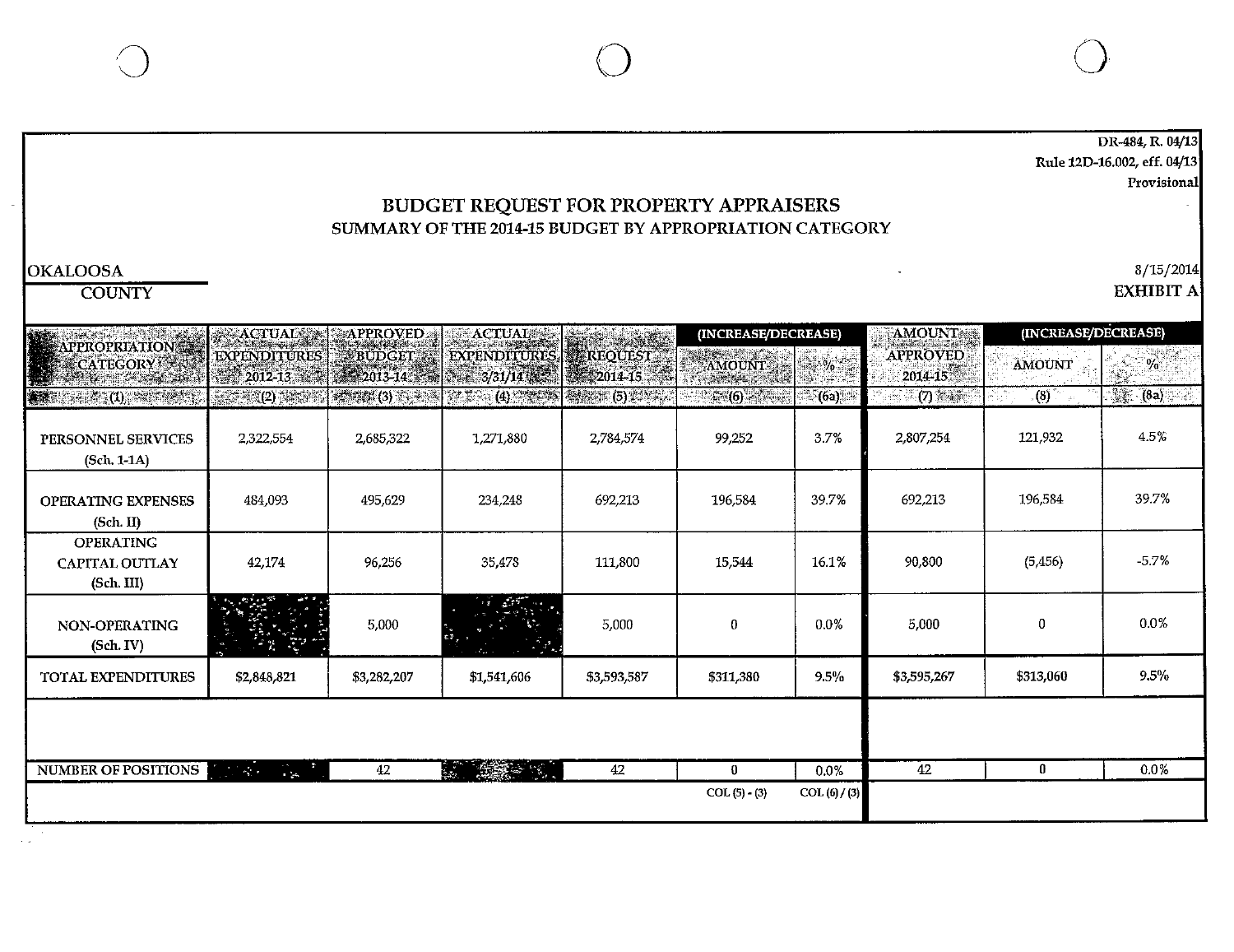|                                                                                                   |                                                                                                                                                                                                                                |                                                    |  | <b>DETAIL OF SALARIES</b>                                                                                                                                                                                                     |              |                  |                           |                                               |                        |  |
|---------------------------------------------------------------------------------------------------|--------------------------------------------------------------------------------------------------------------------------------------------------------------------------------------------------------------------------------|----------------------------------------------------|--|-------------------------------------------------------------------------------------------------------------------------------------------------------------------------------------------------------------------------------|--------------|------------------|---------------------------|-----------------------------------------------|------------------------|--|
| <b>OKALOOSA</b>                                                                                   |                                                                                                                                                                                                                                |                                                    |  |                                                                                                                                                                                                                               |              |                  |                           |                                               | <b>SCHEDULE I</b>      |  |
|                                                                                                   |                                                                                                                                                                                                                                |                                                    |  |                                                                                                                                                                                                                               |              |                  |                           | DOR USE ONLY                                  |                        |  |
|                                                                                                   |                                                                                                                                                                                                                                |                                                    |  | <b>REQUESTED INCREASES</b>                                                                                                                                                                                                    |              |                  | <b>APPROVED INCREASES</b> |                                               |                        |  |
| Post Position & Annual Rate & Position & Canadian & Content & Chernel & Annual Rate & No. 1, 2007 |                                                                                                                                                                                                                                |                                                    |  |                                                                                                                                                                                                                               |              | <b>Scudeline</b> |                           | Septembrish was the contract<br>Other Funding | Annual Rate<br>9/30/15 |  |
| (1) 接触题 (2) 编码题 将命 (3) 字 (3) 字 (3a) (4a) 字 (4a) 字 (4b) 字 (5) 字 (5) 字 (6) 字 (6) 字 (6)              |                                                                                                                                                                                                                                |                                                    |  |                                                                                                                                                                                                                               |              | $\sqrt{7a}$      |                           | $(7b)$ and $(8)$ and $(8)$                    | <u>ැ9) ලැබ</u>         |  |
|                                                                                                   |                                                                                                                                                                                                                                |                                                    |  |                                                                                                                                                                                                                               |              |                  |                           |                                               |                        |  |
|                                                                                                   |                                                                                                                                                                                                                                |                                                    |  |                                                                                                                                                                                                                               |              |                  |                           |                                               |                        |  |
|                                                                                                   |                                                                                                                                                                                                                                |                                                    |  |                                                                                                                                                                                                                               |              |                  |                           |                                               |                        |  |
|                                                                                                   |                                                                                                                                                                                                                                |                                                    |  |                                                                                                                                                                                                                               |              |                  |                           |                                               |                        |  |
|                                                                                                   |                                                                                                                                                                                                                                |                                                    |  |                                                                                                                                                                                                                               |              |                  |                           |                                               |                        |  |
|                                                                                                   |                                                                                                                                                                                                                                |                                                    |  |                                                                                                                                                                                                                               |              |                  |                           |                                               |                        |  |
|                                                                                                   |                                                                                                                                                                                                                                |                                                    |  |                                                                                                                                                                                                                               |              |                  |                           |                                               |                        |  |
|                                                                                                   |                                                                                                                                                                                                                                |                                                    |  |                                                                                                                                                                                                                               |              |                  |                           |                                               |                        |  |
|                                                                                                   |                                                                                                                                                                                                                                |                                                    |  |                                                                                                                                                                                                                               |              |                  | $\Delta$                  |                                               |                        |  |
|                                                                                                   |                                                                                                                                                                                                                                |                                                    |  |                                                                                                                                                                                                                               |              |                  |                           |                                               |                        |  |
|                                                                                                   |                                                                                                                                                                                                                                |                                                    |  |                                                                                                                                                                                                                               |              |                  |                           |                                               |                        |  |
|                                                                                                   |                                                                                                                                                                                                                                |                                                    |  |                                                                                                                                                                                                                               |              |                  |                           |                                               |                        |  |
|                                                                                                   |                                                                                                                                                                                                                                |                                                    |  |                                                                                                                                                                                                                               |              |                  |                           |                                               |                        |  |
|                                                                                                   |                                                                                                                                                                                                                                |                                                    |  |                                                                                                                                                                                                                               |              |                  |                           |                                               |                        |  |
|                                                                                                   |                                                                                                                                                                                                                                |                                                    |  | . .                                                                                                                                                                                                                           | $\bullet$    |                  |                           |                                               |                        |  |
|                                                                                                   | and the company of the company of the company of the company of the company of the company of the company of the company of the company of the company of the company of the company of the company of the company of the comp |                                                    |  | $\mathbf{r}$                                                                                                                                                                                                                  |              |                  |                           |                                               | $\mathbf{z}$           |  |
|                                                                                                   |                                                                                                                                                                                                                                |                                                    |  |                                                                                                                                                                                                                               |              |                  |                           |                                               |                        |  |
|                                                                                                   |                                                                                                                                                                                                                                |                                                    |  |                                                                                                                                                                                                                               |              |                  |                           |                                               |                        |  |
|                                                                                                   |                                                                                                                                                                                                                                |                                                    |  |                                                                                                                                                                                                                               |              |                  |                           |                                               |                        |  |
|                                                                                                   |                                                                                                                                                                                                                                |                                                    |  |                                                                                                                                                                                                                               |              |                  |                           |                                               |                        |  |
| 第12 Official # 19 West # 3 - 3 4 5128,689 # 15                                                    |                                                                                                                                                                                                                                | $\theta_{\rm{max}}$<br>$\mathcal{L}_{\mathcal{A}}$ |  | STARS (200 1 128 128,689 22 1 5128,689 22 1 3 6 1 2 3 1 2 3 1 2 3 1 2 3 1 2 3 1 2 3 1 2 3 1 2 3 1 2 3 1 2 3 1 2 3 1 2 3 1 2 3 1 2 3 1 2 3 1 2 3 1 2 3 1 2 3 1 2 3 1 2 3 1 2 3 1 2 3 1 2 3 1 2 3 1 2 3 1 2 3 1 2 3 1 2 3 1 2 3 |              | \$0              | \$0                       | \$128,689                                     | \$128,689              |  |
| 1412 Current Positions 2228 35 17867, 656                                                         |                                                                                                                                                                                                                                |                                                    |  | <b>ANSES FRAME REAL PRODUCTS</b>                                                                                                                                                                                              | \$1,867,656  | \$20,000         | \$0                       | \$1,857,656                                   | \$1,887,656            |  |
| New Positions 2007                                                                                | $\bullet$ .                                                                                                                                                                                                                    | $\mathcal{L}_{\text{eff}}$                         |  | <b>TAX STORIES</b>                                                                                                                                                                                                            | <b>AMANA</b> |                  |                           |                                               |                        |  |
| 242 TOTAL 2 2 2 2 2 2 3 3 3 9 3 4 5 2 3 2 3                                                       |                                                                                                                                                                                                                                | $\mathbf{r}$                                       |  | $\frac{1}{2}$ \$0 $\frac{1}{2}$ \$0 $\frac{1}{2}$ \$1,966,345                                                                                                                                                                 | 51,996,345   | \$20,000         | \$0                       | \$1,986,345                                   | \$2,016,345            |  |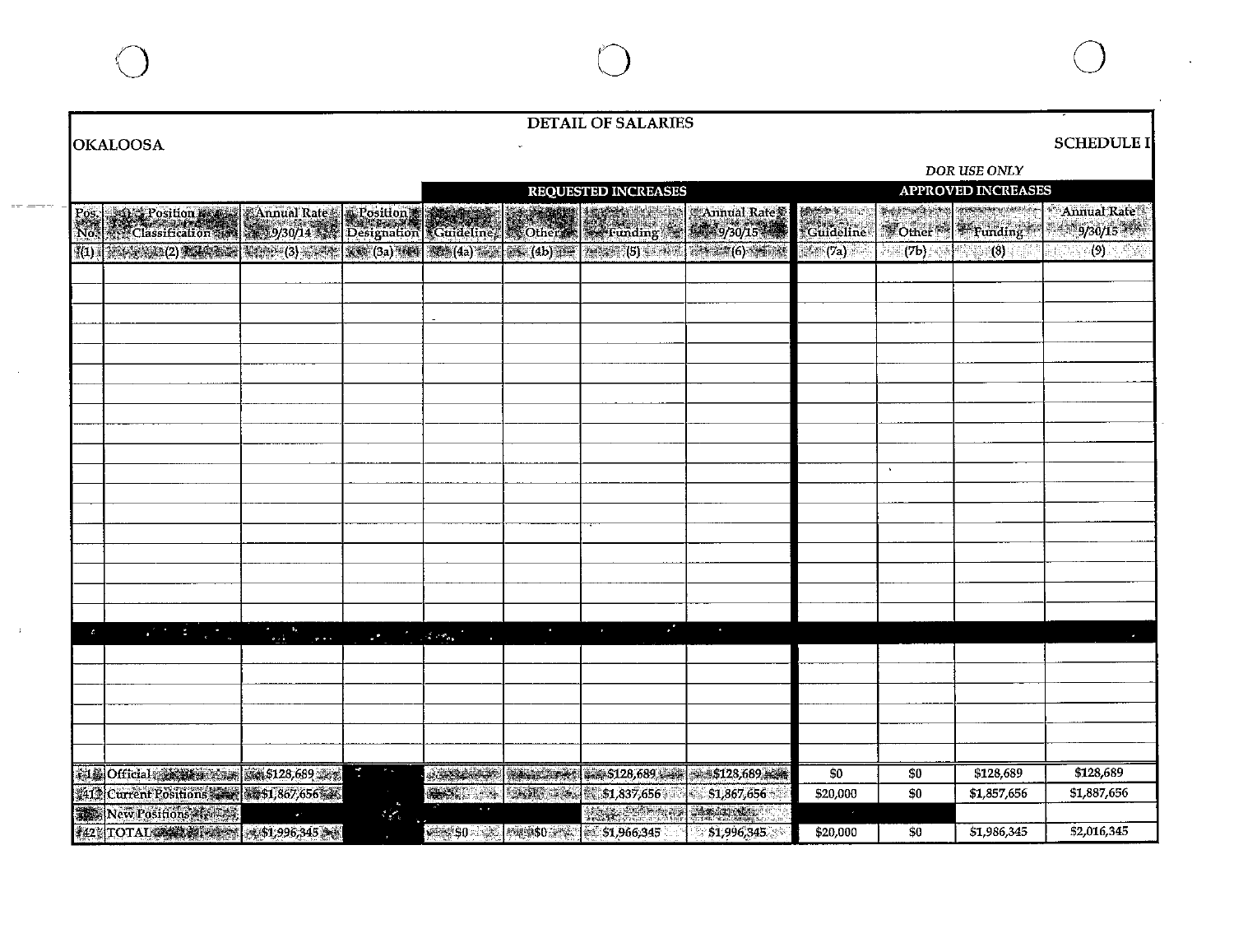## **DETAIL OF PERSONNEL SERVICES**

# **OKALOOSA** SCHEDULE IA

 $\sim 10^7$ 

|                                       | $\rm_{ACTUAL}$                                                   | <b>EAPPROVED</b>                                                    | <b><i>PACTUAL</i></b>                                 |                            | <b>INCREASE/(DECREASE)</b> |                  | <b>ETAMOUNT</b>               |
|---------------------------------------|------------------------------------------------------------------|---------------------------------------------------------------------|-------------------------------------------------------|----------------------------|----------------------------|------------------|-------------------------------|
|                                       | <b>EXPENDITURES   &lt;<r budget=""></r></b>                      |                                                                     | <b>EXPENDITURES</b>                                   | <b>REQUEST!</b>            | FAMOUNT                    |                  | APPROVED                      |
| <b>SASE OBJECTICODE SERVICE</b>       |                                                                  | 12012-13 223 3 2013-14 2013                                         | 899 3/31/14 3888                                      | $2014 - 15 + 2$            |                            |                  | 2014-15                       |
| $\frac{1}{2}$ (1) $\frac{1}{2}$       | $\mathbb{R}^3$ $\mathbb{R}^2 \setminus \{2\}$ and $\mathbb{R}^3$ | $\frac{1}{2}$ and $\frac{1}{2}$ (3) $\frac{1}{2}$ and $\frac{1}{2}$ | $\mathbb{Z}^n \to \mathbb{Z}^n(4)$ for $\mathbb{Z}^n$ | $(5)$ . The $\mathbb{R}^3$ | $(6)$ and $(6)$            | <b>1999</b> (6a) | (7)                           |
|                                       |                                                                  |                                                                     |                                                       |                            |                            |                  |                               |
| PERSONNEL SERVICES:                   |                                                                  |                                                                     |                                                       |                            |                            |                  |                               |
| 11 OFFICIAL                           | 123,543                                                          | 128,689                                                             | 64,345                                                | 128,689                    | $\Omega$                   | 0.0%             | \$128,689                     |
| 12 EMPLOYEES (REGULAR)                | 1,632,932                                                        | 1,807,656                                                           | 853,122                                               | 1,837,656                  | 30,000                     | 1.7%             | $-1,857,656$                  |
| 13 EMPLOYEES (TEMPORARY)              | 7,269                                                            | 7,488                                                               | 3,681                                                 | 7,488                      | $\mathbf{0}$               | $0.0\%$          | 7,488                         |
| 14 OVERTIME                           | $\Omega$                                                         | 0                                                                   | 0                                                     | 0.                         | 0                          |                  | $\ 0\ $                       |
| 15 SPECIAL PAY                        | 7,922                                                            | 15,846                                                              | 16.461                                                | 53,063                     | 37,217                     | 234.9%           | 53,063                        |
| 21 FICA                               |                                                                  | n yang di                                                           | er i i                                                |                            | $\mathbb{R}^{N \times 0}$  |                  |                               |
| 2152 REGULAR                          | 122,564                                                          | 147,948                                                             | 66,890                                                | 154,333                    | 6,385                      | 4.3%             | 155,863                       |
| 2153 OTHER                            | 0                                                                | 0                                                                   | 0                                                     | $\mathbf 0$                | 0                          |                  | < 0                           |
| 22 RETIREMENT –<br>e de la primera de | <u> Parang</u>                                                   | <b>SALARE</b>                                                       | <b>ASSIST</b>                                         |                            | $\overline{\mathfrak{o}}$  |                  |                               |
| 2251 OFFICIAL                         | 8,830                                                            | 11,904                                                              | 6,429                                                 | 10,269                     | (1, 635)                   | $-13.7%$         | 10,269                        |
| 2252 EMPLOYEE                         | 54,567                                                           | 82,630                                                              | 36,546                                                | 91,053                     | 8,423                      | 10.2%            | 92,203                        |
| 2253 SMS/SES                          | 29,746                                                           | 68,323                                                              | 34,122                                                | 70,600                     | 2,277                      | 3.3%             | 70,600                        |
| <b>2254 DROP</b>                      | 20,499                                                           | 34,271                                                              | 20,518                                                | 39,884                     | 5,613                      | 16.4%            | 39,884                        |
| 23 LIFE & HEALTH INSURANCE            | 288,769                                                          | 351,625                                                             | 140,824                                               | 361,119                    | 9,494                      | 2.7%             | 361,119                       |
| 24 WORKER'S COMPENSATION              | 25,913                                                           | 28,942                                                              | 28,942                                                | 30,420                     | 1,478                      | 5.1%             | 30,420                        |
| 25 UNEMPLOYMENT COMP.                 | $\mathbf 0$                                                      | 0                                                                   | 0                                                     | $\mathbf{0}$               | $\mathbf{0}$               |                  | $\mathbb{R}^3$ $\mathbb{Q}$ : |
|                                       |                                                                  |                                                                     |                                                       |                            |                            |                  |                               |
| TOTAL PERSONNEL SERVICES              | \$2,322,554                                                      | \$2,685,322                                                         | \$1,271,880                                           | \$2,784,574                | \$99,252                   | 3.7%             | \$2,807,254                   |
|                                       | Post this total to                                               | Post this total to                                                  | Post this total to                                    | Post this total to         | $Col. (5) - (3)$           | Col. (6) / (3)   |                               |
|                                       | Col.(2) Ex. A                                                    | Col. (3) Ex. A                                                      | Col. (4) Ex. A                                        | Col. (5) Ex. A             |                            |                  |                               |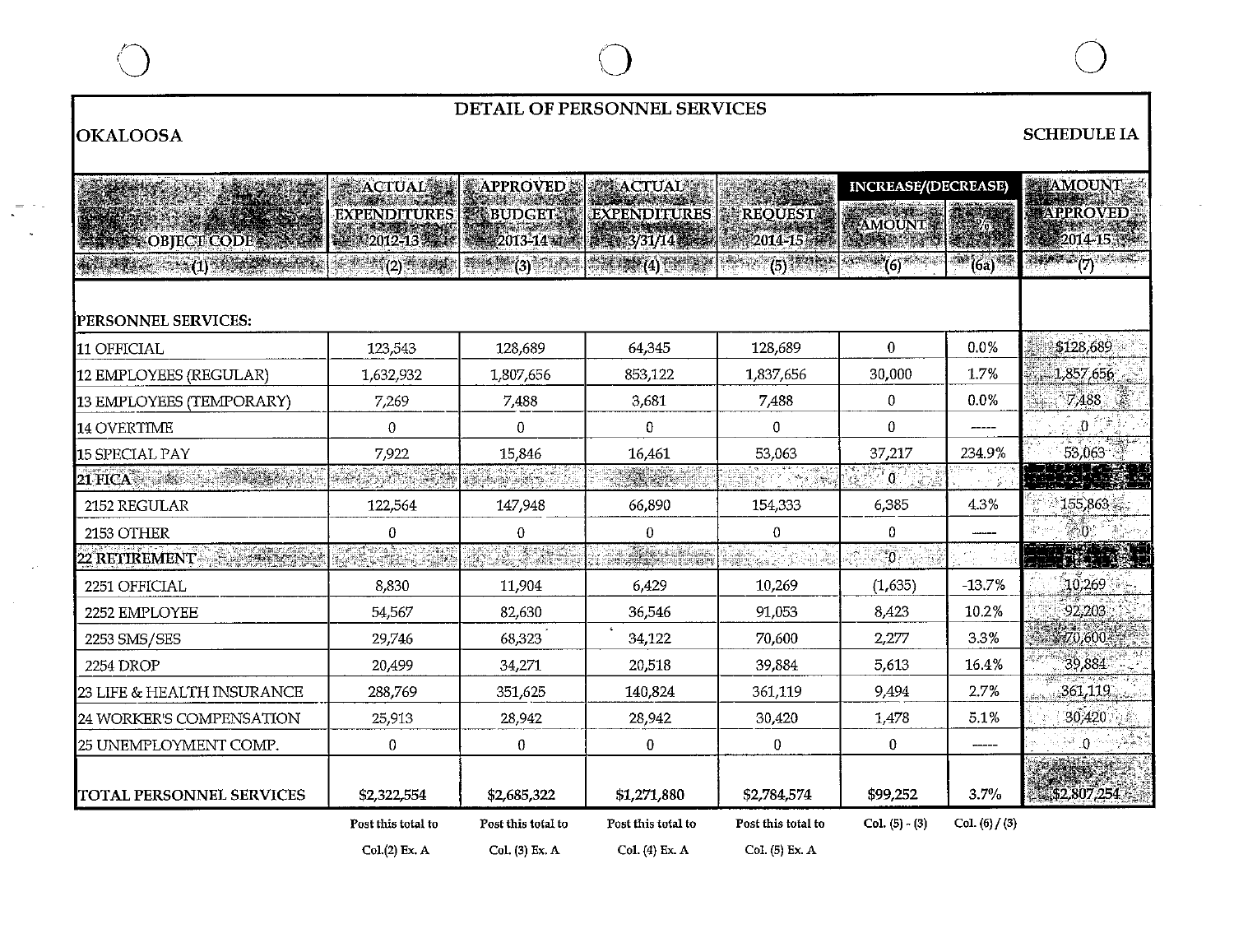

## **OKALOOSA SCHEDULE** II

 $=$  new  $\sim$ 

 $\sim 10^{-1}$ 

|                                     | <b>ACTUAL SE</b>                         | <b>APPROVED</b> | <b>ACTUALS:</b>                                                                                                                                                                                                                                                                                                     |                     | <b>INCREASE/(DECREASE)</b> |           | <b>AMOUNT</b>                                   |
|-------------------------------------|------------------------------------------|-----------------|---------------------------------------------------------------------------------------------------------------------------------------------------------------------------------------------------------------------------------------------------------------------------------------------------------------------|---------------------|----------------------------|-----------|-------------------------------------------------|
|                                     | EXPENDITURES                             | BUDGET          | <b>EXPENDITURES</b>                                                                                                                                                                                                                                                                                                 | <b>REQUESTE</b>     |                            |           | <b>APPROVED</b>                                 |
| OBJECT CODE                         | 2012-13 44                               | 2013-14:59      | $3/31/14$ (14)                                                                                                                                                                                                                                                                                                      | 12014-15 17         | AMOUNT :                   |           | 2014-15                                         |
|                                     | $\sec\alpha \geqslant (2)^{\frac{1}{2}}$ | $(3)$ and $-$   | $\frac{1}{2}$ $\frac{1}{2}$ $\frac{1}{2}$ $\frac{1}{2}$ $\frac{1}{2}$ $\frac{1}{2}$ $\frac{1}{2}$ $\frac{1}{2}$ $\frac{1}{2}$ $\frac{1}{2}$ $\frac{1}{2}$ $\frac{1}{2}$ $\frac{1}{2}$ $\frac{1}{2}$ $\frac{1}{2}$ $\frac{1}{2}$ $\frac{1}{2}$ $\frac{1}{2}$ $\frac{1}{2}$ $\frac{1}{2}$ $\frac{1}{2}$ $\frac{1}{2}$ | $-4.33 + (5) - 3.4$ | <b>整理(6) 一项</b>            | (6a)      |                                                 |
|                                     |                                          |                 |                                                                                                                                                                                                                                                                                                                     |                     |                            |           |                                                 |
| <b>OPERATING EXPENSES:</b>          |                                          |                 |                                                                                                                                                                                                                                                                                                                     |                     |                            |           |                                                 |
|                                     |                                          |                 |                                                                                                                                                                                                                                                                                                                     |                     |                            |           |                                                 |
| <b>31 PROFESSIONAL SERVICES ***</b> |                                          |                 |                                                                                                                                                                                                                                                                                                                     | sime av             |                            |           |                                                 |
| 3151 E.D.P.                         | 152,154                                  | 149,957         | 73,762                                                                                                                                                                                                                                                                                                              | 148,003             | (1,954)                    | (0)       | \$148,003                                       |
| 3152 APPRAISAL                      | $\pmb{0}$                                | $\mathbf{0}$    | $\mathbf 0$                                                                                                                                                                                                                                                                                                         | 175,000             | 175,000                    |           | \$175,000                                       |
| 3153 MAPPING                        | $\bf{0}$                                 | $\mathbf{0}$    | $\Omega$                                                                                                                                                                                                                                                                                                            | 0                   | $\theta$                   | -----     | 30 <sub>1</sub>                                 |
| 3154 LEGAL                          | 111,873                                  | 100,000         | 24,793                                                                                                                                                                                                                                                                                                              | 100,500             | 500                        | 0         | 100,500                                         |
| 3159 OTHER                          | 4,203                                    | 1,955           | 1,154                                                                                                                                                                                                                                                                                                               | 2,560               | 605                        | $\pmb{0}$ | 2,560                                           |
| 32 ACCOUNTING & AUDITING            | 5,955                                    | 5,100           | 6,827                                                                                                                                                                                                                                                                                                               | 5,100               | 0                          | $\bf{0}$  | 5,100                                           |
| 33 COURT REPORTER                   | 0                                        | 0               | $\Omega$                                                                                                                                                                                                                                                                                                            | 0                   | $\Omega$                   | -----     | $\left[ \begin{array}{c} 0 \end{array} \right]$ |
| 34 OTHER CONTRACTUAL                | 148                                      | 11,745          | 5,834                                                                                                                                                                                                                                                                                                               | 11,705              | (40)                       | (0)       | 11,705                                          |
| 40 TRAVEL                           | 7,891                                    | 12,913          | 5,390                                                                                                                                                                                                                                                                                                               | 14,348              | 1,435                      | $\bf{0}$  | 14,348                                          |
| <b>41 COMMUNICATIONS</b>            | 2,855                                    | 2,600           | 1,742                                                                                                                                                                                                                                                                                                               | 3,100               | 500                        | $\bf{0}$  | 3,100                                           |
| 42 TRANSPORTATION                   |                                          |                 |                                                                                                                                                                                                                                                                                                                     |                     | <b>The Ways</b>            | Heir      |                                                 |
| 4251 POSTAGE                        | 6,889                                    | 9,644           | 5,597                                                                                                                                                                                                                                                                                                               | 11,403              | 1,759                      | $\bf{0}$  | 11,403                                          |
| 4252 FREIGHT                        | $\bf{0}$                                 | 0               | $\mathbf 0$                                                                                                                                                                                                                                                                                                         | 0                   | 0                          |           | 4.670                                           |
| <b>43 UTILITIES</b>                 | 0                                        | 0               | $\Omega$                                                                                                                                                                                                                                                                                                            | $\bf{0}$            | $\mathbf 0$                |           | $\sim 0$                                        |
| <b>44 RENTALS &amp; LEASES</b>      |                                          |                 |                                                                                                                                                                                                                                                                                                                     | ri.                 |                            | e e       |                                                 |
| <b>4451 OFFICE EQUIPMENT</b>        | 2,472                                    | 2,480           | 1,236                                                                                                                                                                                                                                                                                                               | 2,480               | $\mathbf{0}$               | 0         | $-2,480$                                        |
| <b>4452 VEHICLES</b>                | 0                                        | $\overline{0}$  | 0                                                                                                                                                                                                                                                                                                                   | 0                   | $\bf{0}$                   |           |                                                 |
| <b>4453 OFFICE SPACE</b>            | $\bf{0}$                                 | $\overline{0}$  | $\overline{0}$                                                                                                                                                                                                                                                                                                      | $\pmb{0}$           | $\mathbf 0$                | -----     |                                                 |
| 4454 E.D.P.                         | 0                                        | 0               | 0                                                                                                                                                                                                                                                                                                                   | $\bf{0}$            | 0                          | ------    |                                                 |
| <b>45 INSURANCE &amp; SURETY</b>    | 47,102                                   | 36,537          | 36,537                                                                                                                                                                                                                                                                                                              | 40,652              | 4.115                      | 0         | 40.652                                          |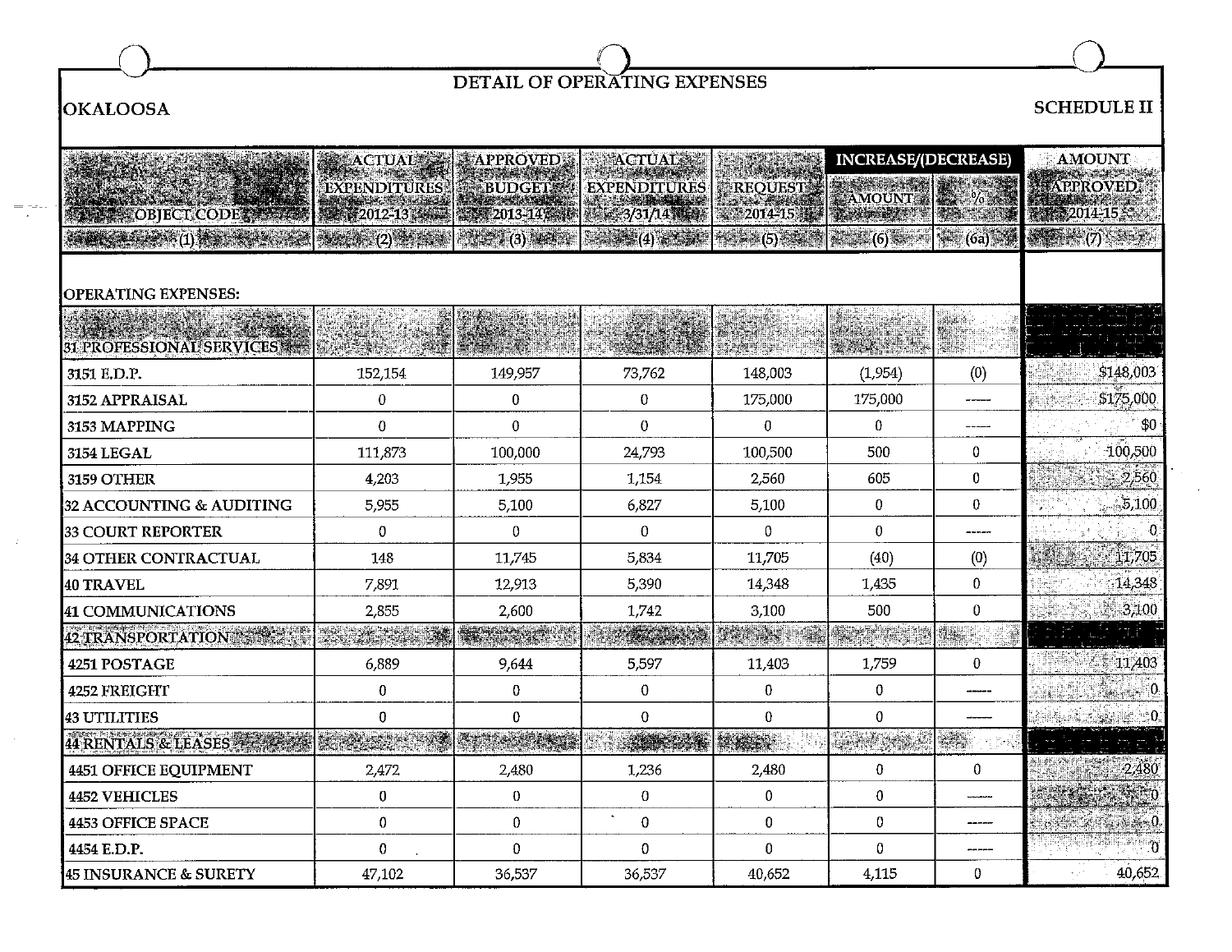|                                           |                                                                                                                                               |                           | DETAIL OF OPERATING EXPENSES                      |                    |                                         |                  |                            |
|-------------------------------------------|-----------------------------------------------------------------------------------------------------------------------------------------------|---------------------------|---------------------------------------------------|--------------------|-----------------------------------------|------------------|----------------------------|
|                                           |                                                                                                                                               |                           |                                                   |                    |                                         |                  | <b>SCHEDULE II</b>         |
|                                           |                                                                                                                                               |                           |                                                   |                    |                                         |                  |                            |
|                                           | <b>ACTUAL ASSESS</b>                                                                                                                          | <b>GAPPROVED</b>          | <b>SAN ACTUALLE</b>                               |                    | <b>INCREASE/(DECREASE)</b>              |                  | <b>AMOUNT</b>              |
|                                           | <b>EXPENDITURES!</b>                                                                                                                          | <b>E-BUDGET</b>           | <b>EXPENDITURES</b>                               | <b>EREQUEST</b>    | AMOUNT                                  | $\frac{m}{2}$    | <b>APPROVED</b>            |
| OBJECT CODE                               | 43 2012-13 13                                                                                                                                 | $-2013 - 14$              | 3/31/14                                           | 第2014-15           |                                         |                  | 2014-15                    |
| $2.0358 \times (1)$ , $1.0004$ , $1.0004$ | $\frac{1}{2}$ , $\frac{1}{2}$ , $\frac{1}{2}$ , $\frac{1}{2}$ , $\frac{1}{2}$ , $\frac{1}{2}$ , $\frac{1}{2}$ , $\frac{1}{2}$ , $\frac{1}{2}$ | $\mathbb{R}X(3)$ . We set | $\mathbb{R}^{n}$ and $(4)$ and $\mathbb{R}^{n}$ . | <b>建築琴(5)講師</b>    | (6)                                     | <b>. (6a)</b>    | <u>ැන සෙස</u>              |
|                                           |                                                                                                                                               |                           |                                                   |                    |                                         |                  |                            |
|                                           |                                                                                                                                               |                           |                                                   |                    |                                         |                  |                            |
| <b>46 REPAIR &amp; MAINTENANCE</b>        |                                                                                                                                               |                           |                                                   |                    |                                         |                  |                            |
| <b>4651 OFFICE EQUIPMENT</b>              | 1,851                                                                                                                                         | 1,940                     | 160                                               | 2,305              | 365                                     | 0                | \$2,305                    |
| <b>4652 VEHICLES</b>                      | 13,197                                                                                                                                        | 13,085                    | 6,131                                             | 12,434             | (651)                                   | (0)              | 12,434                     |
| <b>4653 OFFICE SPACE</b>                  | 11,968                                                                                                                                        | 5,800                     | 146                                               | 5,400              | (400)                                   | (0)              | $-5,400$                   |
| 4654 E.D.P.                               | 23,127                                                                                                                                        | 34,842                    | 1,786                                             | 45,273             | 10,431                                  | 0                | 45,273                     |
| 47 PRINTING & BINDING                     | 3,746                                                                                                                                         | 4,145                     | 2,195                                             | 3,675              | (470)                                   | (0)              | 3,675                      |
| <b>49 OTHER CURRENT CHARGES</b>           | etar i                                                                                                                                        |                           | THE T                                             |                    | W<br>$\mathcal{A}_2 \times \mathcal{I}$ | 454              |                            |
| <b>4951 LEGAL ADVERTISEMENTS</b>          | 6,829                                                                                                                                         | 6,800                     | 6,586                                             | 6,800              | 0                                       | 0                | 6,800                      |
| <b>4952 AERIAL PHOTOS</b>                 | 0                                                                                                                                             | $\mathbf{0}$              | $\theta$                                          | 0                  | $\theta$                                |                  | $\mathbb{R} \rightarrow 0$ |
| 4959 OTHER                                | 543                                                                                                                                           | 600                       | 200                                               | 100                | (500)                                   | (1)              | V,<br>100                  |
| <b>51 OFFICE SUPPLIES</b>                 | 27,981                                                                                                                                        | 35,944                    | 29,247                                            | 41,371             | 5,427                                   | 0                | 41,371                     |
| 52 OPERATING SUPPLIES                     | 23,771                                                                                                                                        | 26,500                    | 9,195                                             | 26,500             | $\theta$                                | 0                | 26,500                     |
| 54 BOOKS & PUBLICATIONS                   | <b>Laurence</b>                                                                                                                               | <b>TIGHTER</b>            | marsk                                             |                    | el español<br>Ating                     | engal            |                            |
| <b>5451 BOOKS</b>                         | 175                                                                                                                                           | 400                       | 86                                                | 400                | $\bf{0}$                                | 0                | 400                        |
| 5452 SUBSCRIPTIONS                        | 16,145                                                                                                                                        | 16,627                    | 5,937                                             | 17,262             | 635                                     | 0                | 17,262                     |
| <b>5453 EDUCATION</b>                     | 4,534                                                                                                                                         | 9,085                     | 2,595                                             | 7.395              | (1,690)                                 | (0)              | 7,395                      |
| 5454 DUES/MEMBERSHIPS                     | 8,684                                                                                                                                         | 6,930                     | 7,112                                             | 8.447              | 1,517                                   | 0                | 8.447                      |
|                                           |                                                                                                                                               |                           |                                                   |                    |                                         |                  |                            |
| TOTAL OPERATING EXPENSES                  | \$484,093                                                                                                                                     | \$495,629                 | \$234,248                                         | \$692,213          | \$196,584                               | 39.7%            | \$692,213                  |
|                                           | Post this total to                                                                                                                            | Post this total to        | Post this total to                                | Post this total to | $Col. (5) - (3)$                        | Col. $(6) / (3)$ |                            |
|                                           | Col. (2) Ex. A                                                                                                                                | Col. (3) Ex. A            | Col. (4) Ex. A                                    | Col. (5) Ex. A.    |                                         |                  |                            |

÷.

 $\sim$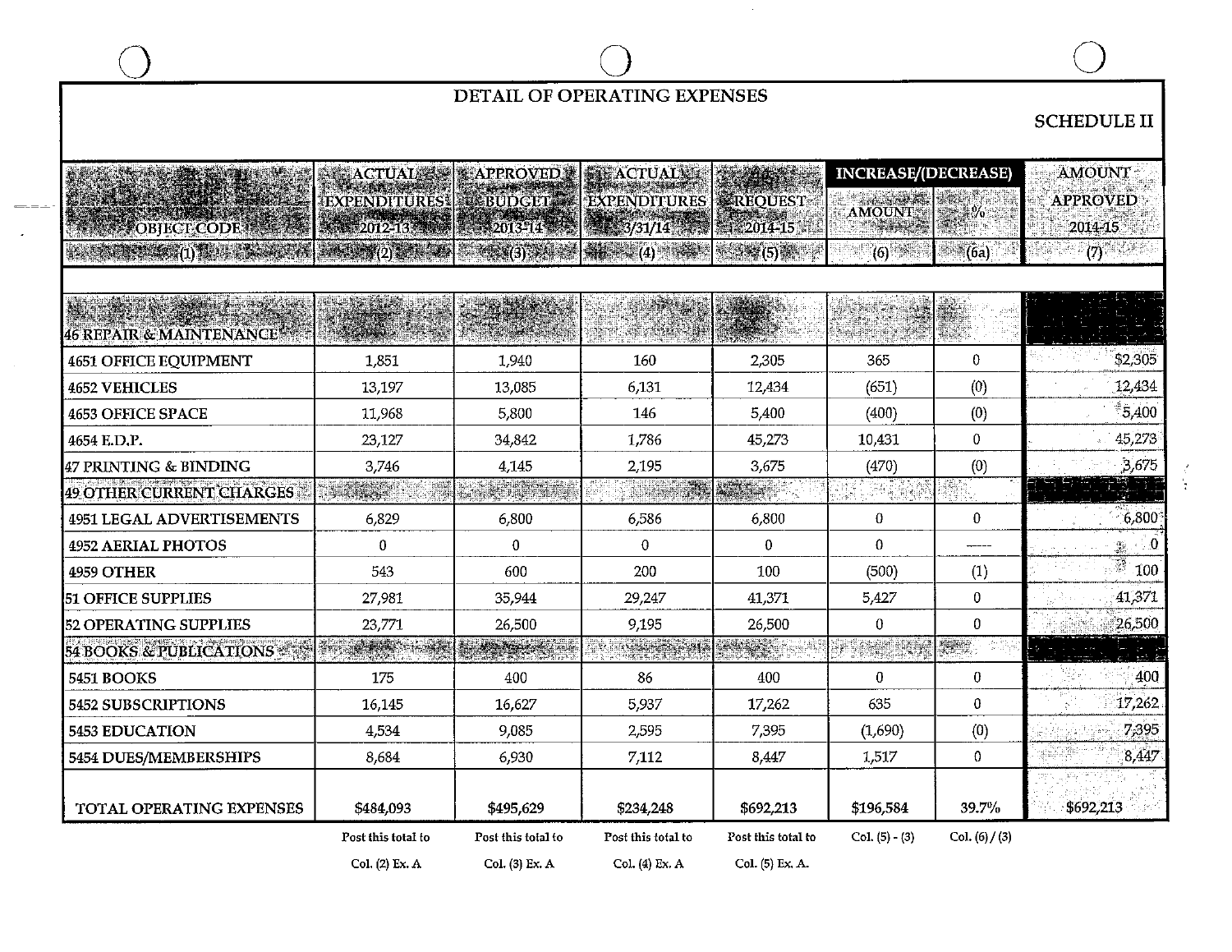$\frac{1}{2}$  ,  $\frac{1}{2}$ 

| DETAIL OF OPERATING CAPITAL OUTLAY                                                                                                                                                  |                                    |                               |                                |                                                 |                                                   |                                                                                                                                                                                                                                                                                                                     |                                                |  |  |  |
|-------------------------------------------------------------------------------------------------------------------------------------------------------------------------------------|------------------------------------|-------------------------------|--------------------------------|-------------------------------------------------|---------------------------------------------------|---------------------------------------------------------------------------------------------------------------------------------------------------------------------------------------------------------------------------------------------------------------------------------------------------------------------|------------------------------------------------|--|--|--|
| <b>OKALOOSA</b>                                                                                                                                                                     |                                    |                               |                                |                                                 |                                                   |                                                                                                                                                                                                                                                                                                                     | <b>SCHEDULE III</b>                            |  |  |  |
|                                                                                                                                                                                     | <b>ACTUAL</b><br>BERGEN SIG        | <b>APPROVED</b>               | <b>SEACTUAL</b>                |                                                 | <b>INCREASE/(DECREASE)</b>                        |                                                                                                                                                                                                                                                                                                                     | <b>AMOUNT</b>                                  |  |  |  |
| OBJECT CODE                                                                                                                                                                         | <b>EXPENDITURES</b><br>$2012 - 13$ | <b>BUDGETS</b><br>$2013 - 14$ | <b>EXPENDITURES</b><br>3/31/14 | <b>REQUEST</b><br>i de Estados de Ta<br>2014-15 | $-2.32 - 1.1$<br><b>AMOUNT!</b><br>التحي والمراوة | $\frac{1}{2}$ $\frac{1}{2}$ $\frac{1}{2}$ $\frac{1}{2}$ $\frac{1}{2}$ $\frac{1}{2}$ $\frac{1}{2}$ $\frac{1}{2}$ $\frac{1}{2}$ $\frac{1}{2}$ $\frac{1}{2}$ $\frac{1}{2}$ $\frac{1}{2}$ $\frac{1}{2}$ $\frac{1}{2}$ $\frac{1}{2}$ $\frac{1}{2}$ $\frac{1}{2}$ $\frac{1}{2}$ $\frac{1}{2}$ $\frac{1}{2}$ $\frac{1}{2}$ | <b>APPROVED</b><br>2014-15                     |  |  |  |
| $\mathbb{H}^{\mathcal{U}}\otimes\mathbb{M}^{\mathcal{U}}\otimes\mathbb{M}^{\mathcal{U}}(\mathbf{1})\otimes\mathbb{M}^{\mathcal{U}}\otimes\mathbb{M}^{\mathcal{U}}\otimes\mathbb{M}$ | ે (2)<br>일 셨어.                     | (3)                           | $\mathcal{A}(\mathbf{4})$      | $(5)$ and $\sim$                                | (6)                                               | (6a)                                                                                                                                                                                                                                                                                                                | (7)<br>Ъ.                                      |  |  |  |
| CAPITAL OUTLAY:                                                                                                                                                                     |                                    |                               |                                |                                                 |                                                   |                                                                                                                                                                                                                                                                                                                     |                                                |  |  |  |
| 64 MACHINERY & EQUIPMENT                                                                                                                                                            |                                    | SKRIGE                        |                                | Winesen                                         |                                                   |                                                                                                                                                                                                                                                                                                                     | $\mathbf{K} \in \mathbb{R}^{N_{\mathrm{max}}}$ |  |  |  |
| 6451 E.D.P.                                                                                                                                                                         | 5,270                              | 32,656                        | 34,455                         | 36,000                                          | 3,344                                             | 10.2%                                                                                                                                                                                                                                                                                                               | \$36,000                                       |  |  |  |
| <b>6452 OFFICE FURNITURE</b>                                                                                                                                                        | 0                                  | 18,700                        | 1,023                          | 12,800                                          | (5,900)                                           | $-31.6%$                                                                                                                                                                                                                                                                                                            | 12,800                                         |  |  |  |
| <b>6453 OFFICE EQUIPMENT</b>                                                                                                                                                        | 8,728                              | 4,900                         | $\bf{0}$                       | $\Omega$                                        | (4,900)                                           | $-100.0%$                                                                                                                                                                                                                                                                                                           | $\overline{a}$ 0                               |  |  |  |
| <b>6454 VEHICLES</b>                                                                                                                                                                | 28,176                             | 40,000                        | 0                              | 63,000                                          | 23,000                                            | 57.5%                                                                                                                                                                                                                                                                                                               | 42,000                                         |  |  |  |
| 66 BOOKS                                                                                                                                                                            | 0                                  | $\bf{0}$                      | 0                              | 0                                               | $\bf{0}$                                          |                                                                                                                                                                                                                                                                                                                     |                                                |  |  |  |
| <b>68 INTANGIBLE ASSETS</b>                                                                                                                                                         | $\bf{0}$                           | 0                             | 0                              | $\mathbf 0$                                     | $\bf{0}$                                          | -----                                                                                                                                                                                                                                                                                                               |                                                |  |  |  |
| TOTAL CAPITAL OUTLAY                                                                                                                                                                | \$42,174                           | \$96,256                      | \$35,478                       | \$111,800                                       | \$15,544                                          | 16.1%                                                                                                                                                                                                                                                                                                               | \$90,800                                       |  |  |  |
|                                                                                                                                                                                     | Post this total to                 | Post this total to            | Post this total to             | Post this total to                              | $Col. (5) - (3)$                                  | Col. (6) / (3)                                                                                                                                                                                                                                                                                                      |                                                |  |  |  |
|                                                                                                                                                                                     | Col. (2) Ex. A                     | Col. (3) Ex. A                | Col. (4) Ex. A                 | Col. (5) Ex. A.                                 |                                                   |                                                                                                                                                                                                                                                                                                                     |                                                |  |  |  |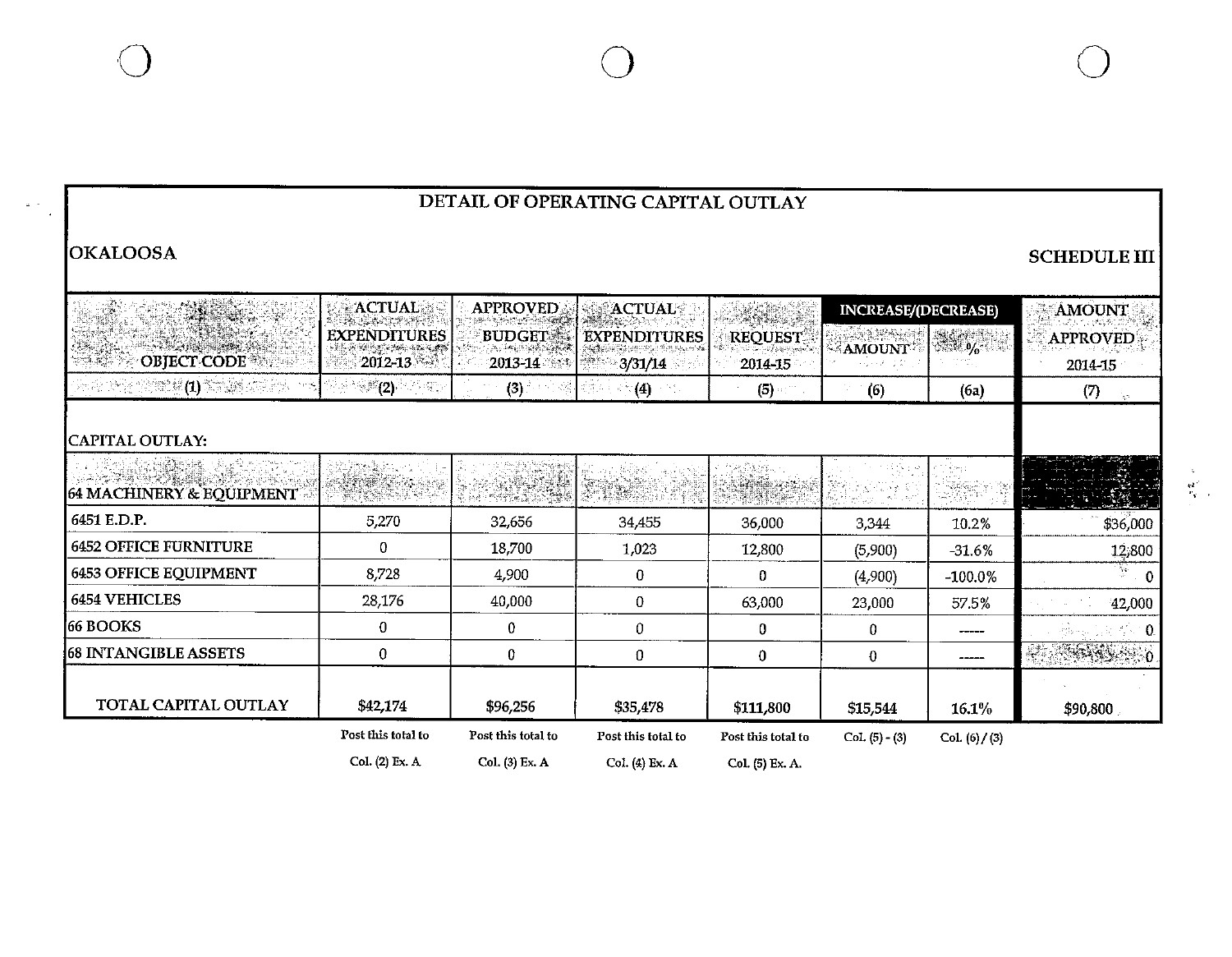| DETAIL OF NON-OPERATING                                         |                            |                    |                                            |                    |                            |                                            |                                                                                  |  |  |  |
|-----------------------------------------------------------------|----------------------------|--------------------|--------------------------------------------|--------------------|----------------------------|--------------------------------------------|----------------------------------------------------------------------------------|--|--|--|
| <b>OKALOOSA</b>                                                 |                            |                    |                                            |                    |                            |                                            | <b>SCHEDULE IV</b>                                                               |  |  |  |
|                                                                 | <b>ACTUAL</b>              | <b>APPROVED</b>    | <b>ACTUAL</b>                              |                    | <b>INCREASE/(DECREASE)</b> |                                            | <b>AMOUNT</b>                                                                    |  |  |  |
|                                                                 | <b>EXPENDITURES</b>        | <b>BUDGET</b>      | <b>EXPENDITURES</b>                        | <b>REQUEST</b>     | <b>AMOUNT</b>              | $4\frac{1}{2}$ $\frac{1}{2}$ $\frac{1}{2}$ | APPROVED                                                                         |  |  |  |
| OBJECT CODE<br>98.                                              | $2012 - 13$                | 2013-14            | 3/31/14                                    | 2014-15            |                            |                                            | 2014-15                                                                          |  |  |  |
| - 《樂學》 (1) * .<br>$\mathcal{P}_\mathcal{P}$ , and $\mathcal{Q}$ | - 6. <sup>5400</sup> (2) 3 | (3)                | (4)<br>$\sim$ 4 $\gamma$ $\sim$ $_{\odot}$ | (5)                | (6)<br>高血                  | (6a)                                       | $\left( 7\right)$ , $\left( 7\right)$                                            |  |  |  |
| <b>NON-OPERATING:</b>                                           |                            |                    |                                            |                    |                            |                                            |                                                                                  |  |  |  |
| 91 E.D.P. CONTRACT RESERVE                                      |                            | 0                  |                                            | 0                  | $\mathbf{0}$               | سيستعد                                     | $\mathfrak{B}$                                                                   |  |  |  |
| 92 OTHER CONTRACT RESERVE                                       |                            | 0                  |                                            | 0                  | 0                          |                                            |                                                                                  |  |  |  |
| 93 SPECIAL CONTINGENCY                                          |                            | $\mathbf{0}$       |                                            | 0                  | $\bf{0}$                   | -----                                      | $\frac{1}{20}$<br>$\mathcal{L}(\mathcal{E}_\infty) \subset \mathcal{E}_\infty$ . |  |  |  |
| 94 EMERGENCY CONTINGENCY                                        |                            | 5,000              |                                            | 5,000              | 0                          | 0.0%                                       | 5,000<br>$\sim 10^{11}$ kpc                                                      |  |  |  |
| TOTAL NON-OPERATING                                             |                            | \$5,000            |                                            | \$5,000            | \$0                        | $0.0\%$                                    | o S<br>\$5,000<br>i Carati<br>1969 -                                             |  |  |  |
|                                                                 |                            | Post this total to |                                            | Post this total to | Col. $(5) - (3)$           | Col. $(6) / (3)$                           |                                                                                  |  |  |  |
|                                                                 |                            | Col. (3) Ex. A     |                                            | Col. (5) Ex. A     |                            |                                            |                                                                                  |  |  |  |

h,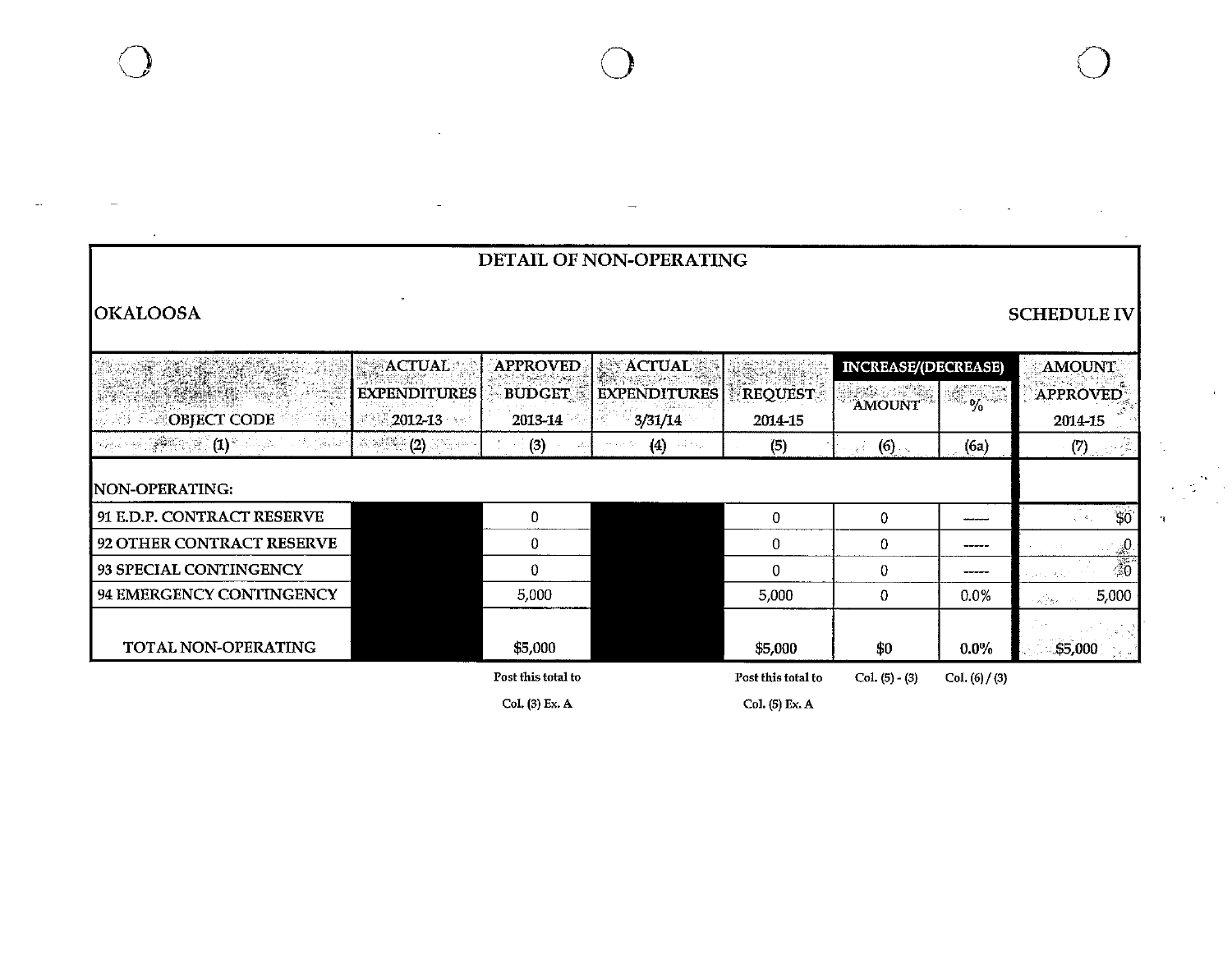

Director Marshall Stranbarg

September 16, 2014

## **MEMORANDUM**

 $\bigcirc$ 

 $\bigcirc$ 

MEMORANDUM<br>TO: All Property Appraisers Cathy Calculation

FROM: Cathy Galavis, Budget Supervisor, Properly Tax Oversight Program

SUBJECT: Salaries of Elected County Constitutional Officers

We received notification from the Office of Economic and Demographic Research (EDR) of the Finalized Salaries of County Constitutional Officers for fiscal year 2014-2015. The salary report can be found online at

http://edr.stafe.fl.us/Content/local-government/reports/finsal14.pdf

The attached budget amendment reflects the changes necessary to adjust for the final salary, FICA and retirement benefits. If you have any questions concerning this amendment, please feel free to contact me at (850) 617-8845 or Fran Keyes (850) 617-8842.

CG/ac cc: Board of County Commissioners

> **Child Support Enforcement- An'n Coffin, Director• General Tax AdministraUon- Maria Johnson, Director Property Tax Oversight- Howard Moyes,. Interim Director• lnforniation Services - oa·mu Kuttlkrfshnan, Director**

> > **www.myflorida.com/dor**  tallahassee, Florida 32399-0100